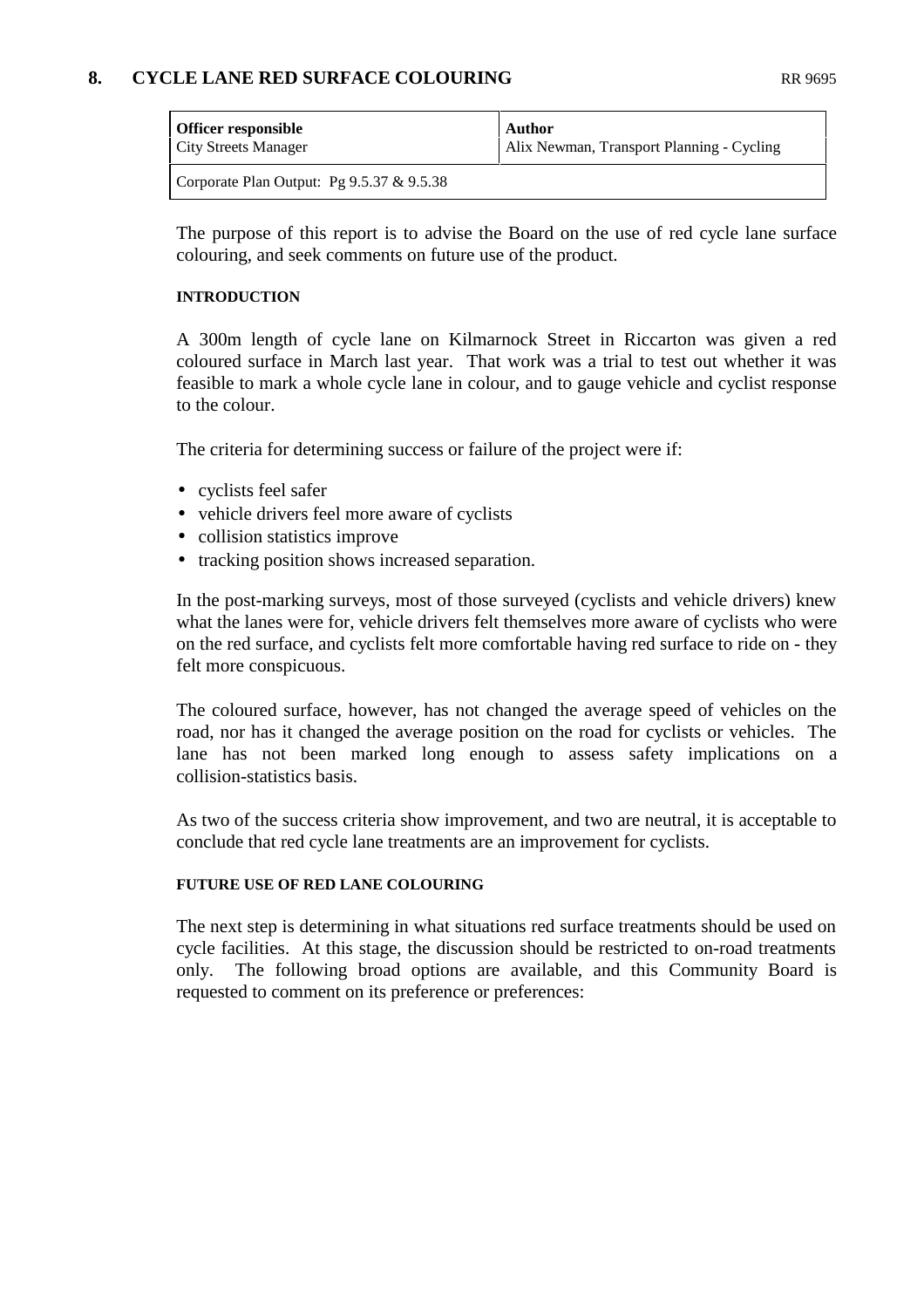## • **All marked cycle lanes should have red surface treatment:**

- *Pros:* The existence of cycle lanes will be evident at a glance Increased awareness of cycle lanes and hence cyclists Extremely high profile for cycle promotion in the city Covers all on-road situations where cyclists feel/are vulnerable.
- *Cons:* Cost is approximately \$30,000 per km of lanes (both sides of road) Repair costs when trenching etc will be higher People may become used to seeing so much red surfacing around and the awareness factor may fall over time.

### • **Cycle queuing and storage areas at signals only should be marked:**

- *Pros:* Not very expensive by comparison to full lane marking Overall awareness factor should remain fairly high High profile for cycle promotion in the city Awareness factor is increased at the locations where cyclists are most vulnerable
- *Cons:* Does not cover all on-road situations where cyclists feel/are vulnerable Makes signal position repair and/or remarking more expensive.
- **Cyclist "stress points" only should be marked** (stress points considered to be locations where vehicles often cross into cycle lanes, such as rounding Shag Rock corner; or where cyclists cross a stream of traffic in locations where drivers are typically not looking for them, such as the slip lane Tuam-Oxford).

# *Pros:* Not expensive Awareness factor will remain high Awareness at most important locations for cyclists vulnerability.

*Cons:* Generally not very high profile for cycle promotion Will not cover most intersections which are the more general stress points.

There are of course compromise situations:

- We could mark signalised intersections and general stress points
- We could mark all cycle lanes in environments where:
	- The cycle lane has two adjacent lanes of traffic, such as Blenheim Road; or
	- The road is multi-laned but does not have a median divider, such as Riccarton Avenue; or
	- The cycle lane is on a road which has a speed limit of 60kmh or above; or
	- The cycle lane is on a road which carries over 10,000vpd (for example); or
	- The cycle lane is on a road which has minimum dimension vehicle lanes alongside, etc.
- We could mark combinations of stress points, intersections, some lanes etc.

All other Community Boards, the City Services Committee, the Cycle Steering Group, the Cycle Advocacy Group (SPOKES) and a number of the general cycling public have been asked for their thoughts on the use of cycle lane surface colouring. Once all the